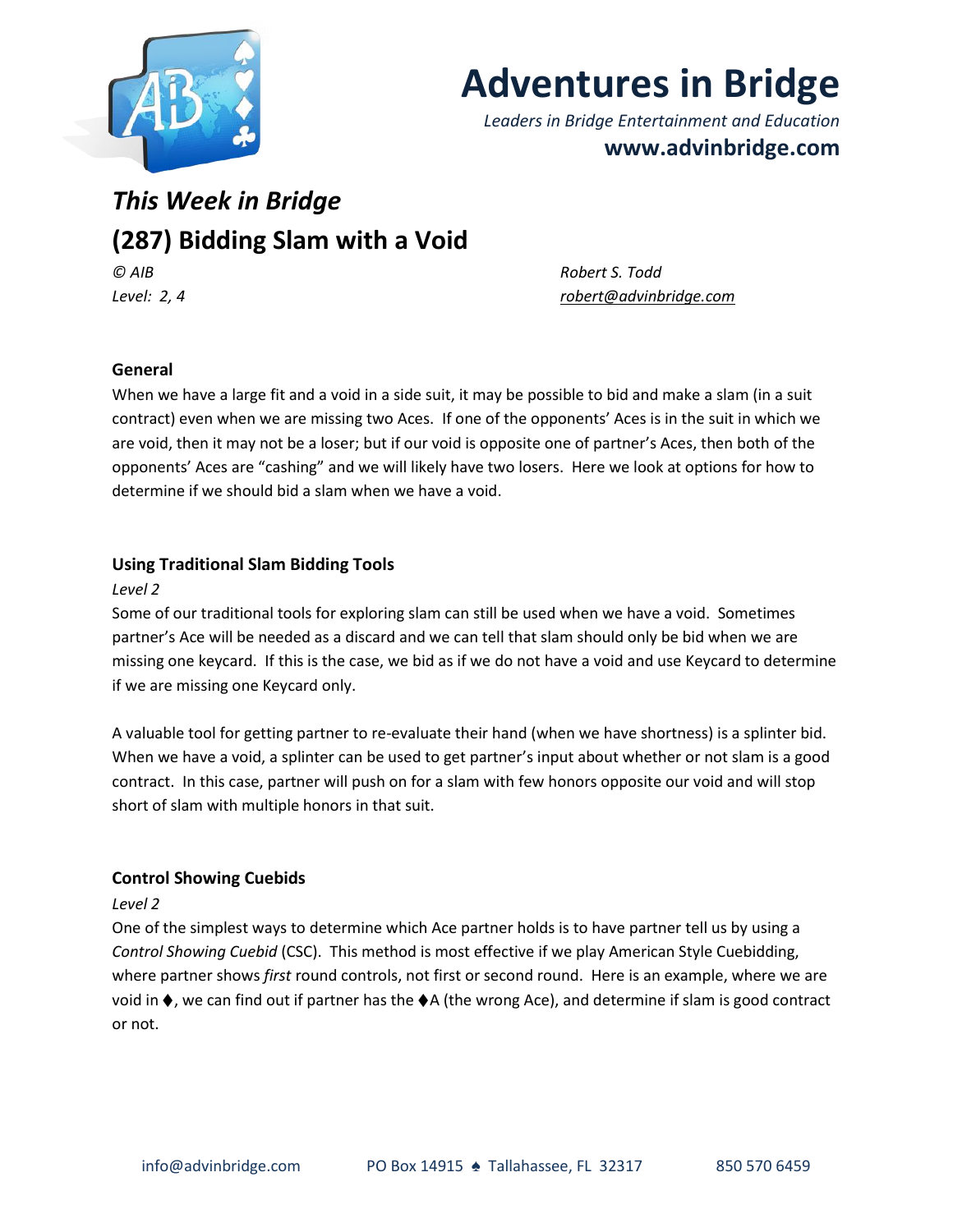

```
Example 1
♠ AKxxx
♥ KJTx
\blacklozenge --
♣ AQJx 
1♠ 3♠
__?
```
If we bid 4NT at this point in the auction, and partner shows one Ace and no ♠Q, then we will not know if partner has the right Ace (the  $\Psi$ A) or the wrong Ace (the  $\blacklozenge$ A). A better way to continue the auction is to bid 4♣, a control showing cuebid. If partner now bids 4♦, we know they have the ♦A. We can still bid Keycard, but now we know if they show only one Ace, that it is not the right one (it is the ♦A). If partner shows two Aces, we know the other is the ♥A and we can continue exploring slam.

Cuebidding before using Keycard often allows us to know which specific Ace partner holds and this helps us better understand how to make use of the information we obtain from bidding 4NT - helping us visualize the location of partner's honors.

#### **Exclusion Keycard**

#### *Level 4*

Another way to determine if partner has the "right" Aces is to use a gadget called Exclusion Keycard. This tool is used to ask partner for their number of Aces (or Keycards), but for them to exclude the Ace in one suit (the suit in which we are void) when counting. We use this gadget by making an unusual jump to a high level, often beyond game.

#### *Example 2*

1♠ 3♠

#### 5♣

Here Opener's 5♣ bid asks Responder for Keycards in ♠, but asks partner not to count the ♣A.

#### *Example 3*

#### 1♠ (2♣) 5♣

Here Responder's unusual jump to 5♣ over the 2♣ overcall asks Responder for Keycards in ♠, but asks partner not to count the **♣**A.

The responses to Exclusion vary based on our agreements. Most players who play Keycard Blackwood play this unusual jump as "Exclusion Keycard", still retaining the four other Keycards as important cards. It is important to discuss with partner how to respond to this Exclusion bid.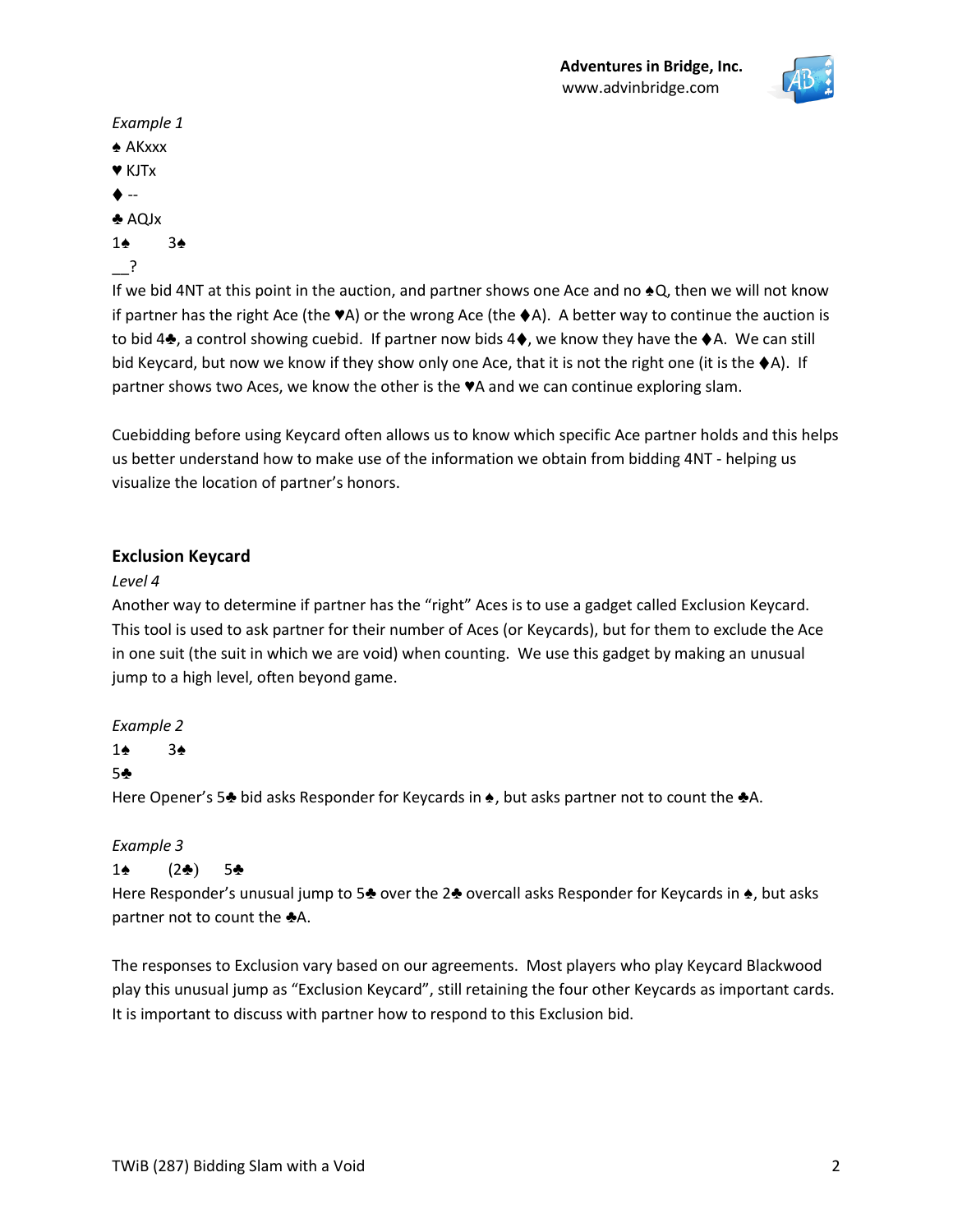

#### *Simple Blackwood Style Responses (0, 1, 2, 3)*

Step 1 0 Keycards –  $5\blacklozenge$  in the examples above

Step 2 1 Keycard - 5♥ in the examples above

Step 3 2 Keycards –  $5\triangleq$  in the examples above

Step 4 3 Keycards – 5NT in the examples above

*Note: One disadvantage to this approach is that we do not find out about the trump Queen.* 

# *1430 Style Responses (1/4, 3/0, 2-. 2+)*

Step 1 1 or 4 Keycards –  $5\blacklozenge$  in the examples above

Step 2 3 or 0 Keycard - 5♥ in the examples above

Step 3 2 Keycards without the Queen –  $5\triangleq$  in the examples above

Step 4 2 Keycards with the Queen – 5NT in the examples above

*Note: One disadvantage to this approach is that after Step 1 or Step 2 we may not have room to "ask for the Queen" and keep the auction at a reasonable level.* 

# *Preempt Keycard Style Responses (0, 1-, 1+. 2-, 2+)*

Step 1 0 Keycards –  $5\blacklozenge$  in the examples above

Step 2 1 Keycards without the Queen  $-5$  in the examples above

Step 3 1 Keycards with the Queen –  $5\spadesuit$  in the examples above

Step 4 2 Keycards without the Queen – 5NT in the examples above

Step 5 2 Keycards with the Queen –  $6\clubsuit$  in the examples above

*Note: This method has the disadvantage of adding a fifth step to the response structure, but it clarifies the holding of the trump queen. This is the TWiB preferred choice of Exclusion responses.* 

# **Void Responses to Keycard**

When partner is using 4NT Keycard (this also applies if we are playing Blackwood) and we have a *useful void* then we have some options for describing our hand beyond our traditional Keycard responses.

- With a useful void and an even number of Keycards, we respond 5NT (one step beyond our traditional responses)
- With a useful void and an odd number of Keycards, we respond 6♣ (some partnerships bid the void, especially if it is below our trump suit and may be ambiguous to partner).